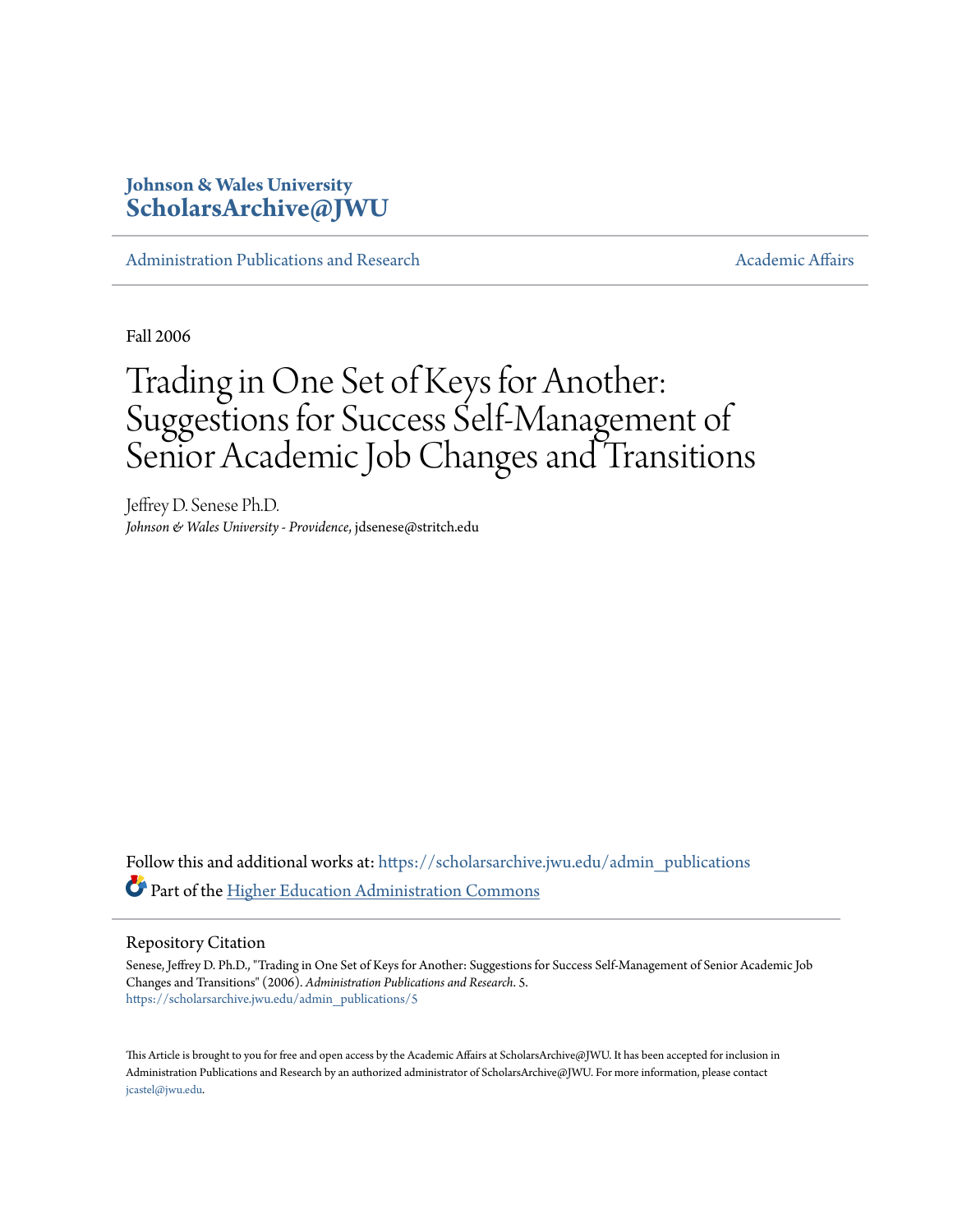### Trading in One Set of Keys for Another: Suggestions for Success Self-Management of Senior Academic Job Changes and Transitions (Academic Leadership Journal, Volume 4, Issue 4, Fall 2006)

Jeffrey D. Senese, Ph.D.

#### **Abstract**

This essay discusses the transition process for academic vice presidents from the perspective of an academic vice president. Given that many institutions do not adequately plan for the exit and entry of academic vice presidents, and the lack of literature on this topic, as well as the importance of this position at many institutions, this essay is offered as a beginning for further study.

The movement of academic administrators from one institution to another is done with perhaps more regularity today than in past years and decades. It has been argued that while many academic vice presidents spend most of their careers at the same type of institution, it has is also been the case that many have moved among several institutions (Allen 1984, 9). This job change activity is apparently similar for academic leaders at many levels whether they are department chairs, coordinators or directors of programs, deans and with particular respect to vice presidents/provosts. It may be that job changing is the result of the challenges inherent in such positions given that some have argued that the position of academic vice president is "the toughest job in any college or university" (Allen 1984). Conversely, one can also make a case that senior academic leadership positions are the most rewarding and interesting as well as important administrative positions at colleges and universities. It is clear that successful transitions into and from such positions are critical to colleges and universities and that the senior academic leader is an important position in every academic institution (Miller and Pope 2002).

Academic leaders often, and rightly should, feel a sense of obligation to both institutions involved in a job transition. Similarly, once one "crosses over to the dark side" (Dowdall and Dowdall 2005) to fully embrace an administrative career track the value system of those who are successful requires full dedication to the leadership role requiring one to take on both the responsibilities and trappings commensurate with such positions rather than hold onto a more faculty-centric approach and mind-set.

This paper was written in part while the author was in an academic vice presidency at a previous institution and finished once the transition to a new vice presidency, at a new institution, was completed (e.g., after one year in the new position). While the perspective of this paper is decidedly from the perspective of an academic vice president at private institutions, one can argue that the issues of transition are similar for many academic administrative positions both in higher and secondary education. That is, leadership positions that work directly and broadly with faculty and staff across large multifaceted institutions have similarities in responsibilities, expectations and complexity.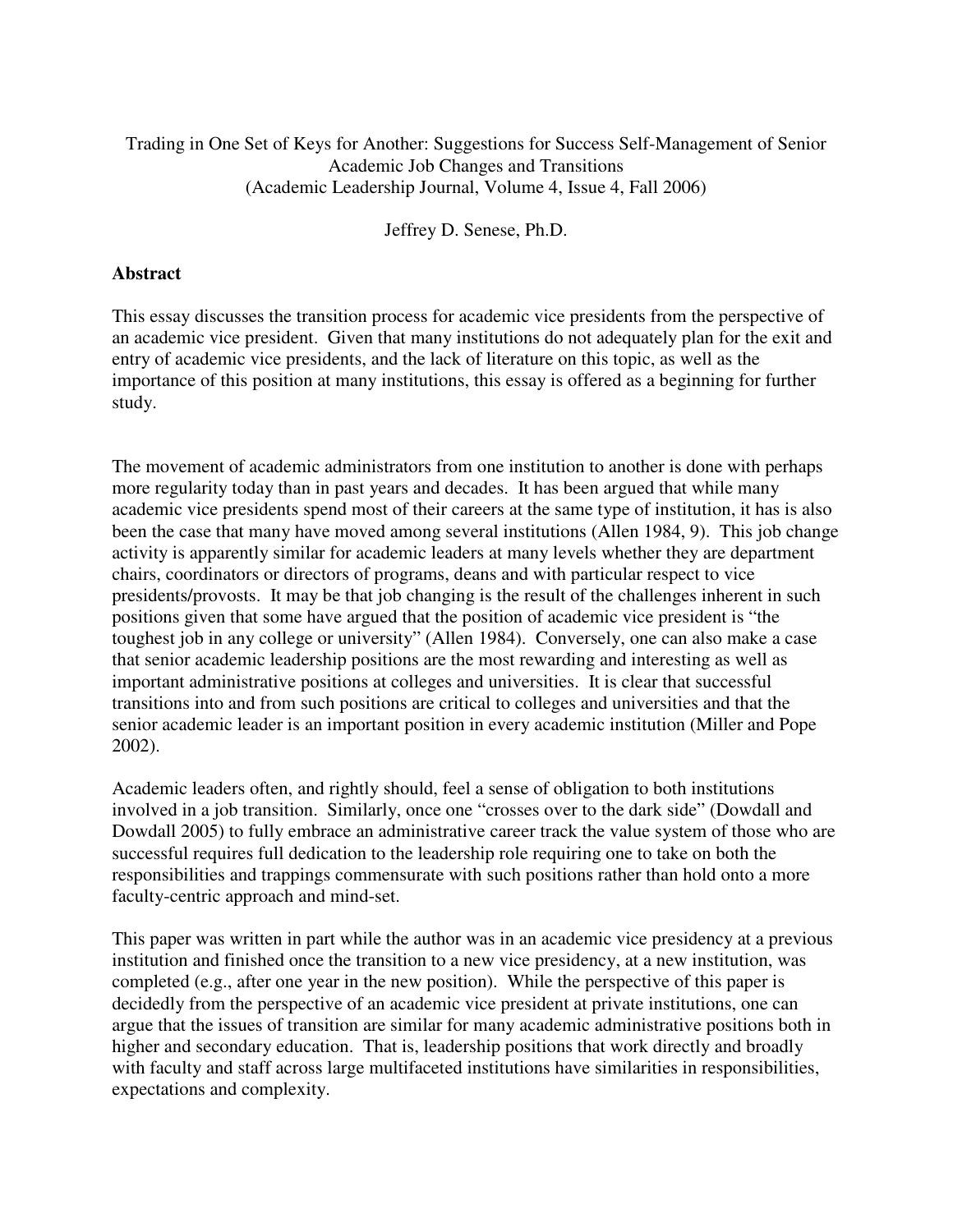One can also reason that the basic job of academic leadership has consistent rhythms and routines that are known to the academic vice president in transition. Broscio and Scherer (2003) have suggested that transition advice that addresses confidence, mindset and emotions is more valuable than nuts-and-bolts topics. Certainly these suggestions have implications for academic administrative positions of many types and levels. The premise of the current article is to provide a set of illustrations of what may be important when one moves from a senior academic administrative position at one institution to a senior academic position at another institution.

There is very little published research or conceptual articles on job change of academic administrators and much fewer on senior level positions. "It has been more common to ask current position holders whether they are considering a position change or whether they would again accept an administrative appointment" but more typically the questions are about a presidency (Cejda, McKenney and Fuller, 2001). There is even less literature on the position of vice president for academic affairs or provost and job change at that level. This lack of focus in the literature implies that there is a place for discussions on topics of interest concerning these positions such as is offered in the current paper.

Moreover, and given the broadening role of vice president for academic affairs or provost at most institutions as the internal operating officer and the large range of responsibilities and personnel that they typically oversee for their institutions (Martin, Samels, & Associates 1997), it is important to support smooth transitions based on more consideration than the simple process of handing in one set of keys for another. Institutions are sometimes inattentive to the proper orientation of a new academic vice president to their culture and organization and perhaps also less than focused on the necessary transition work with a departing provost. Given this reality, it is incumbent upon these leaders to focus on their transition and to bring the necessary transition skills to their new institution and to close their time at the departing institution in a way that places it in the best position possible.

### **Job Change**

There is limited literature on job change in higher education at administrative levels (Arden 1997). This is curious given the potentially far reaching affects that senior academic administrators and the individuals that typically occupy these positions have on institutions and the fact that change in these individuals is generally disruptive to higher education organizations. What the literature shows is a conceptualization on job change in higher education in terms of academic affairs administration that focuses on change from faculty to administrative roles rather than in different administrative positions (Carroll 1991).

The more general literature that exists on job change shows there is much to be said concerning position changes. For example, job changes may hold positive outcomes for employees, such as job enrichment, fulfillment of development needs, more satisfaction, or improved labor market opportunities (Campion & McClelland 1991; Cordery, Stevastos, Mueller, & Parker 1993). For academic vice presidents this might involve an opportunity to work in the context of a larger or broader institution, working with an experienced president or simply a change of location and a new set of challenges.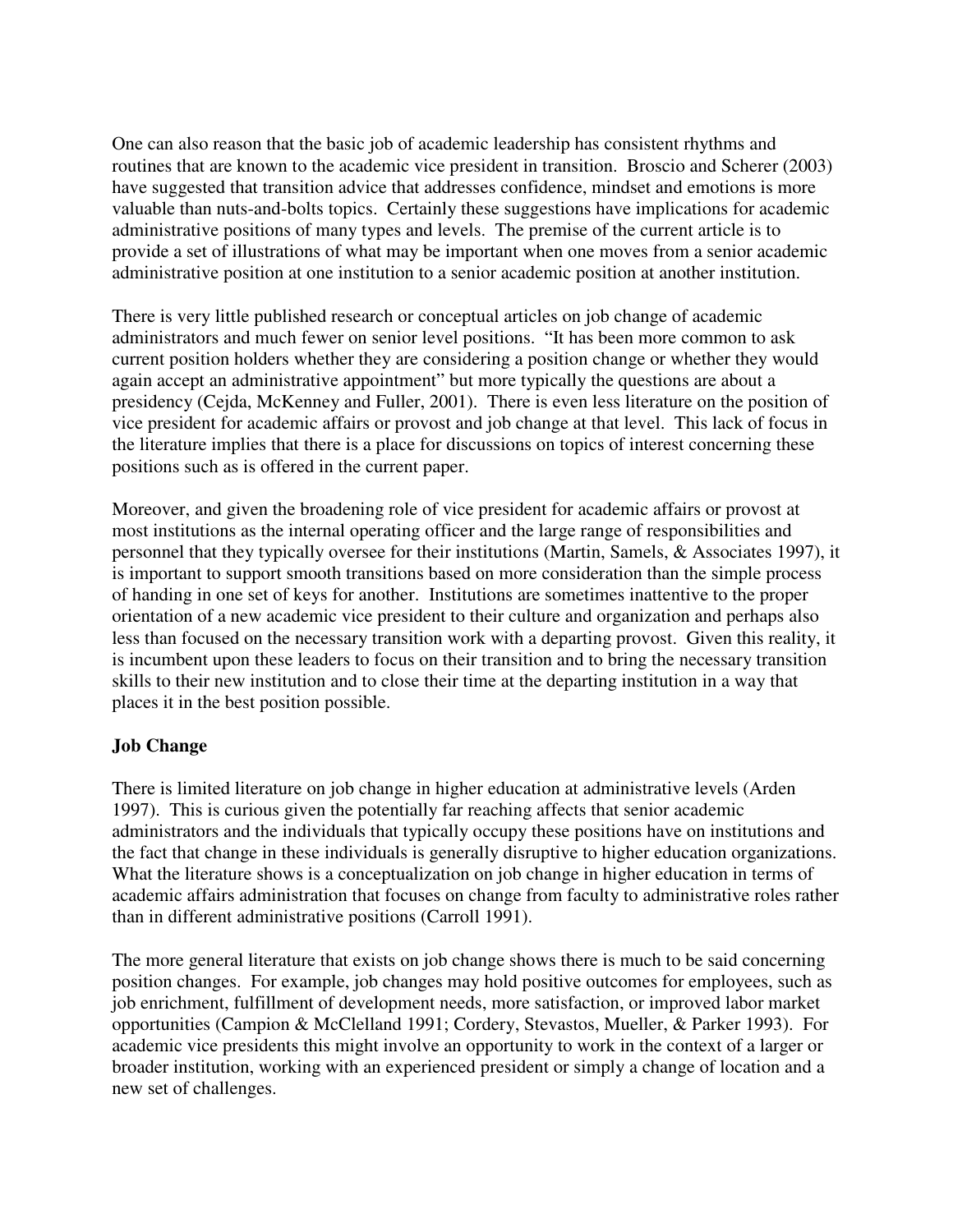Conversely, job changes can also be costly on both the institution and individual given the demands of transition and the time lost in forward momentum during the change (Van Dam 2005). As most vice presidents "settle-in" to their positions, their institutional positional power, in the very best sense of the term, increases as they work successfully with others to implement initiatives, lead change and become part of the institutional culture and operational structure. Transitioning from one institution to another begins this process anew and it is challenging to face new concerns, faculty and staff and colleague vice presidents without a developed foundation at the new institution. This also impacts the institution that the vice president is leaving in the sense that it creates a potential gap in the core division of the institution that may lead to struggles over focus, positioning by other areas of the university and could distract the president.

Van Dam (2005) describes job changes within the Rusbult and Farrell investment model and in that view he focuses on job changer's attitudes toward their new positions. Under the investment model there are four basic parameters that one considers in making a job change: job rewards, job costs, alternatives, and investments. The model holds that when job rewards and investment are high and job costs are low and alternatives are unavailable the job holder will continue in their current position. While ultimately one might make a change from one institution to another despite positive evaluations of the four concepts of the investment model, when it comes down to it some are likely to change a job in an academic administrative position when it is perceived the job rewards of the new position are greater than the current position despite the costs of changing jobs or the investment of time and energy in the current position. Some forego new positions because the rewards are not great enough or their investment in the current position is high. Job changers could rationalize their decision based on the reasoning that, not unlike faculty, academic administrators today hold somewhat ubiquitous positions that translate more readily and easily from one institution to the next than has perhaps been the case in the past. It is important, that one should keep in mind that every institution has its issues and challenges and these do not really become clear until after one spends several months in the new position. These problems cannot really be considered in the job change decision because they are hidden from outsiders which is what the interviewee is to the new institution they can influence the decision to stay at an institution.

#### **Job Change Considerations**

Before discussing the specific issues surrounding academic administrative job change and transition, a few suggestions are addressed given their importance in making the decision to leave one institution for another. The key decision should involve the important areas of one's life: family/significant others, personal concerns, and professional issues (See Figure 1)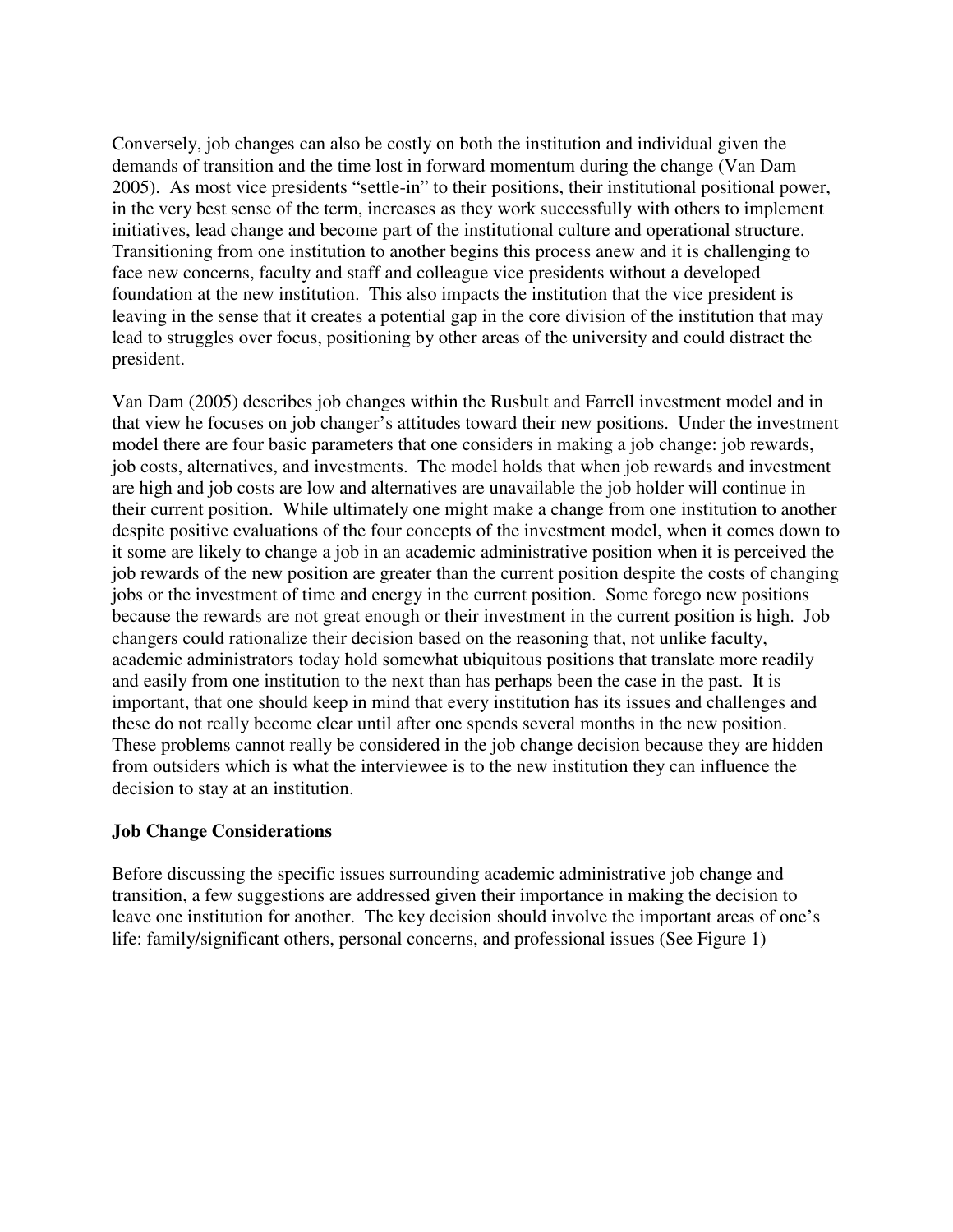

One of the key considerations one needs to contemplate in making a transition from one institution to another are the affects that such a transition will have on one's family and/or significant others in life. Strong family ties to one's current institution and/or community should not be easily discounted or discarded and this is especially true when a cross-nation, regional or area move is required. In thinking about leaving one should understand that it will disrupt the comfortable routine, assuming one exists in today's hectic world, in one's personal life for some time and at least during the first year at the new position. This consideration is also doubly difficult in two career relationships when the decision involves resignation without a new position of one partner in exchange for the new position for the other.

Leaving has to be considered by the family. When one is moving closer to "home" or to a more attractive location it may be easier to leave one position for another. But that is certainly not always the case and even in such situations it is likely that strong ties to the current community, colleagues and the institution have developed. I have found that it is also important that the new position be clearly seen by family and/or significant others as an improvement over the current position in terms of the size, scope, scale and/or quality of the new institution. Prior to applying for or agreeing to be considered for a position one should also have the conversation about who should follow whom in two career households. It is also important for children to be included in some level of appropriate conversation about moves that may occur prior to the final decision, regardless of their ages, because this will likely affect one's personal life and professional transition and orientation at a new institution if it is not well managed and addressed.

Another issue that is important in making a transition from one institution to another is that one needs to fully consider the life-style affects it will have. For example, in a current position, assuming a few years of service, one is likely to have figured out how to balance exercise with reading/writing with meetings and events such that while full of activity the schedule is known. In a new position events, expectations and the alike will be both unfamiliar and actually different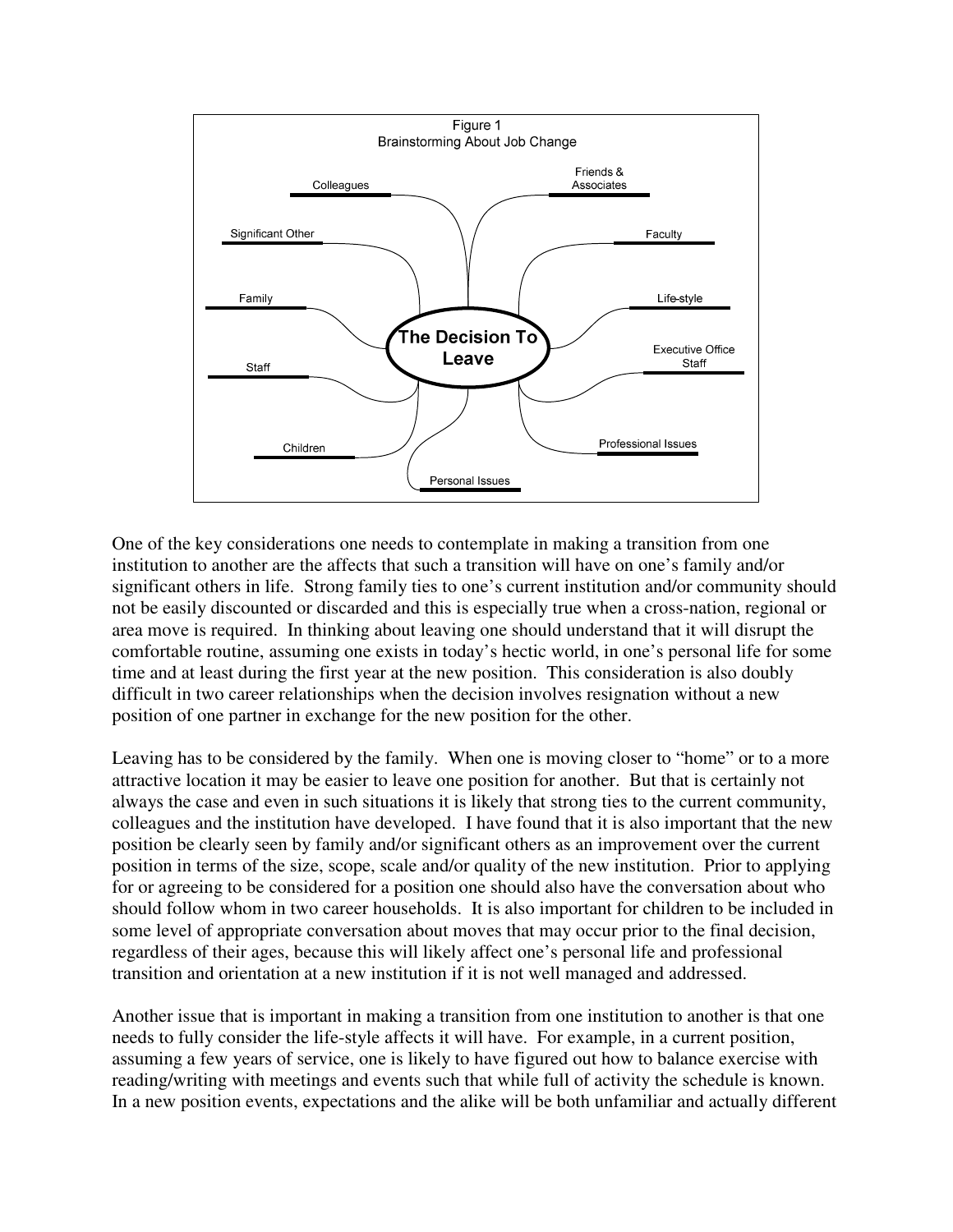than one's preexisting routines and may not be apparent until after one travels a year through these meetings, events and activities not to mention a different commute to work and settling into a new home if that is necessary. The challenges of a new position are many and learning who the "players" are at the new institution, which events are important, and working on relationships with colleagues and the president must be met. One needs to count on at least one year of a demanding, hectic and ambiguous life in a transition.

There are also professional issues in moving from one institution to another. One is likely, if at one's current institution for a few years, to have developed a very good relationship with others and to have developed a sense for the boundaries that one has, or does not have, in working with colleagues to keep the institution not only running but focused on continuous forward improvement. The concept of team in many ways should be developed, or some alternative work groups that have allowed things to move successfully forward. After a few years one can also develop strong relationships with the faculty and particularly influential senior faculty and their leadership groups. External relationships with regional and specialized accrediting agencies and the institution's board are also likely to be established after a few years. The influence and capacity earned at one's previous institution is usually considerable and comfortable.

In a new position, one will have a different faculty and academic colleagues and staff to work with. One's supervisor (the president in the case of the academic vice president) will be different and they will likely have various issues on their mind and an agenda as well as perhaps a different working style that must be accommodated. It is challenging in academic leadership positions to enter, and learn the environment and people and simultaneously make what might be perceived as necessary changes within the first few weeks or months. While there is no doubt that appropriate changes will likely need to be made, and will often be expected, during the first year, big changes in academic organizations are best served cold and after due deliberation and consideration. The trick of making changes at the beginning of assuming a new position is to make positive changes quickly and those which are surrounded by more controversy more slowly and as a vehicle to build leadership and relationships before taking action. More positively, one has the advantage in a new position of starting over and setting a forward oriented agenda that is different from one's predecessors. Most institutional cultures will understand and expect change with a new academic vice president.

Another consideration that is apparent in transitions on the professional side of the ledger is focusing on personal style and issues that matter. Coming into a new organization with personality guns ablaze and an "I am going to fix this" attitude is perhaps not the best approach to academic administrative positions in most cases. We depend, as academic leaders, on the collegial and collaborative participation of our colleagues in initiatives. There is no question that we are leaders and must take the responsibility to make decisions and quick decisions on administrative matters in many cases. There is also no question that when one should consult and collaborate and that is not done, especially in the initial year of transition, there are greater and longer-term costs. Once one settles into a new position one can be more comfortable with expressing concerns or pursuing important professional agenda items. This transition should happen fairly quickly and it is important to remain patient, observant, flexible and ready to begin to make an impact on the new institution.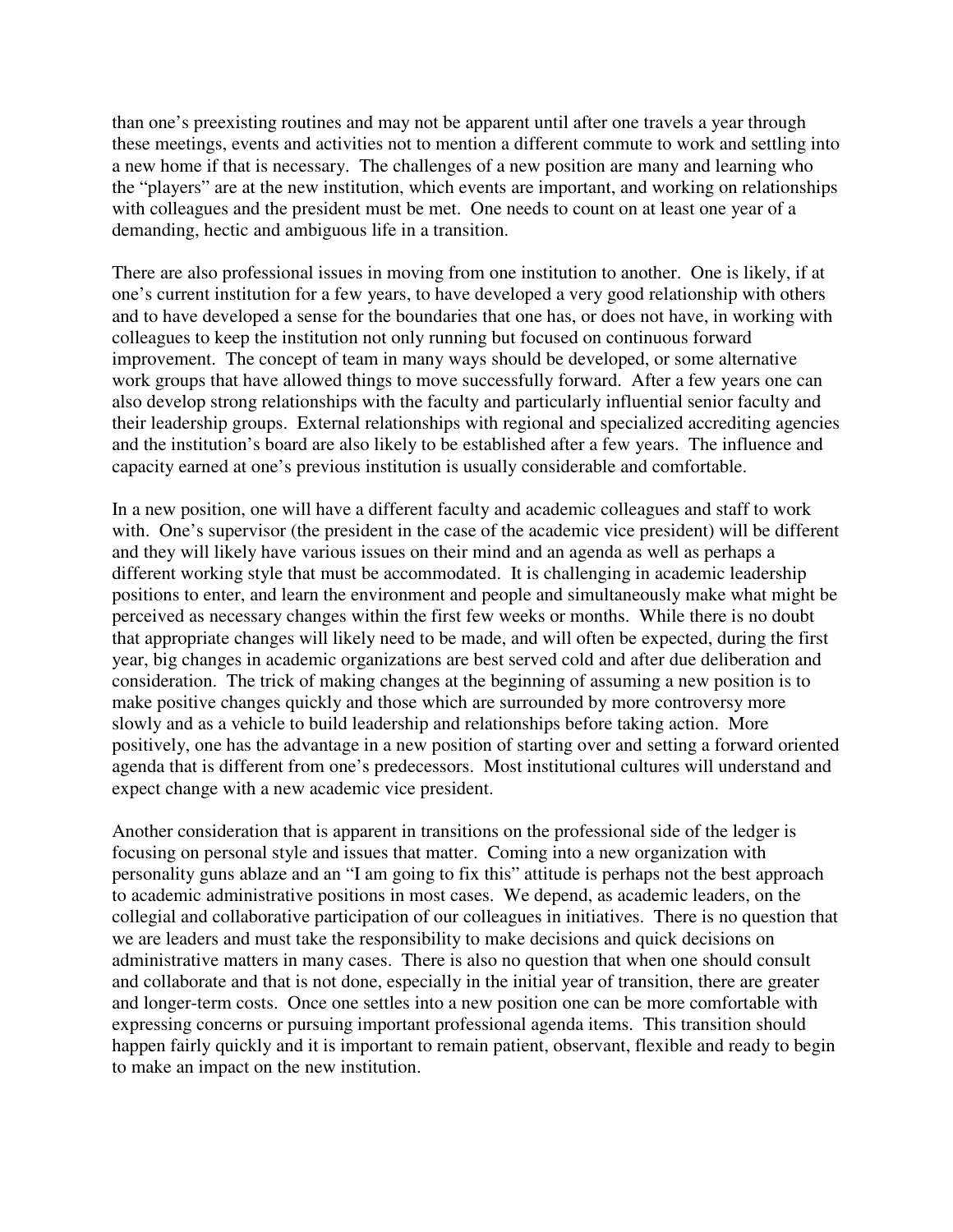#### **Making a Successful Transition**

Public or organizational announcements of one's departure should be kept confidential as long as that is feasible and should never occur before the job offer and contract/offer letter at the new institution is finalized. It goes without saying that one's president should be consulted as early in the process as possible to avoid any sense of disloyalty or lack of commitment that may be assumed if that is not done. Informing the president should be very carefully considered. Some presidents will be supportive and helpful, and others will see your seeking a new position as problematic. I have found a very direct approach and simple face-to-face conversation worked well with the two presidents I have had to tell that I was considering a new position. Keep in mind also that many public and a few private institutions have open records approaches to searches and with the Internet, job candidacy could be well known before it is announced.

It is also important that the announcement should not interfere with important campus events (e.g., graduation, baccalaureate, etc.). This is invaluable because it allows one to personally discuss the job change with the president and then with colleague vice presidents as well as direct reports (Deans, directors and so on) given that these individuals depend upon the academic vice president and need time to consider the change that departure will have on them and their responsibilities. Some, hopefully few, colleagues and direct reports will treat a leaving vice president as irrelevant, but these staff should not drive the agenda for the transition.

In the months or weeks that lead up to one's departure, one should be intensely focused on institutional priorities and the fulfillment of as many commitments one has made over the years as possible and feasible. If you arrive at the office early in the morning and leave in the evening continue to do so. In essence, one should attempt to retain as much of the routine leadership practice one has established during the last weeks in the position. This assures faculty, staff and others that the academic area will not be disrupted during the run up to departure.

It is also very important to follow through on difficult personnel situations that include terminations, writing thorny but honest evaluations and promoting staff that well deserve the attention. During this time, it is crucial that as many transitional meetings occur with the president as they desire, and it is the vice president's responsibility to provide as much transitional information as possible to ease the task of working with one's replacement once one has departed. The goal must be to leave the office and position in as favorable a posture as possible for whoever follows and for the colleagues one leaves behind. Few academic administrators would welcome coming to a new vice presidency where the previous position holder did not finish important priorities and leave the office in a strong position at the institution.

At the end of time at one's former institution one is often given an opportunity or several to make remarks to colleagues, staff, and faculty. These should be taken advantage of, thought about and carefully considered. It goes without saying that one should thank colleagues for their support over the years. But one's goal in making remarks near the end of the time in a position should be crafted to strengthen the institution and academic affairs. One should take care to think about what will be said to colleagues as final words and how such remarks can strengthen both the academic vice presidency for the person that follows as well as make the institution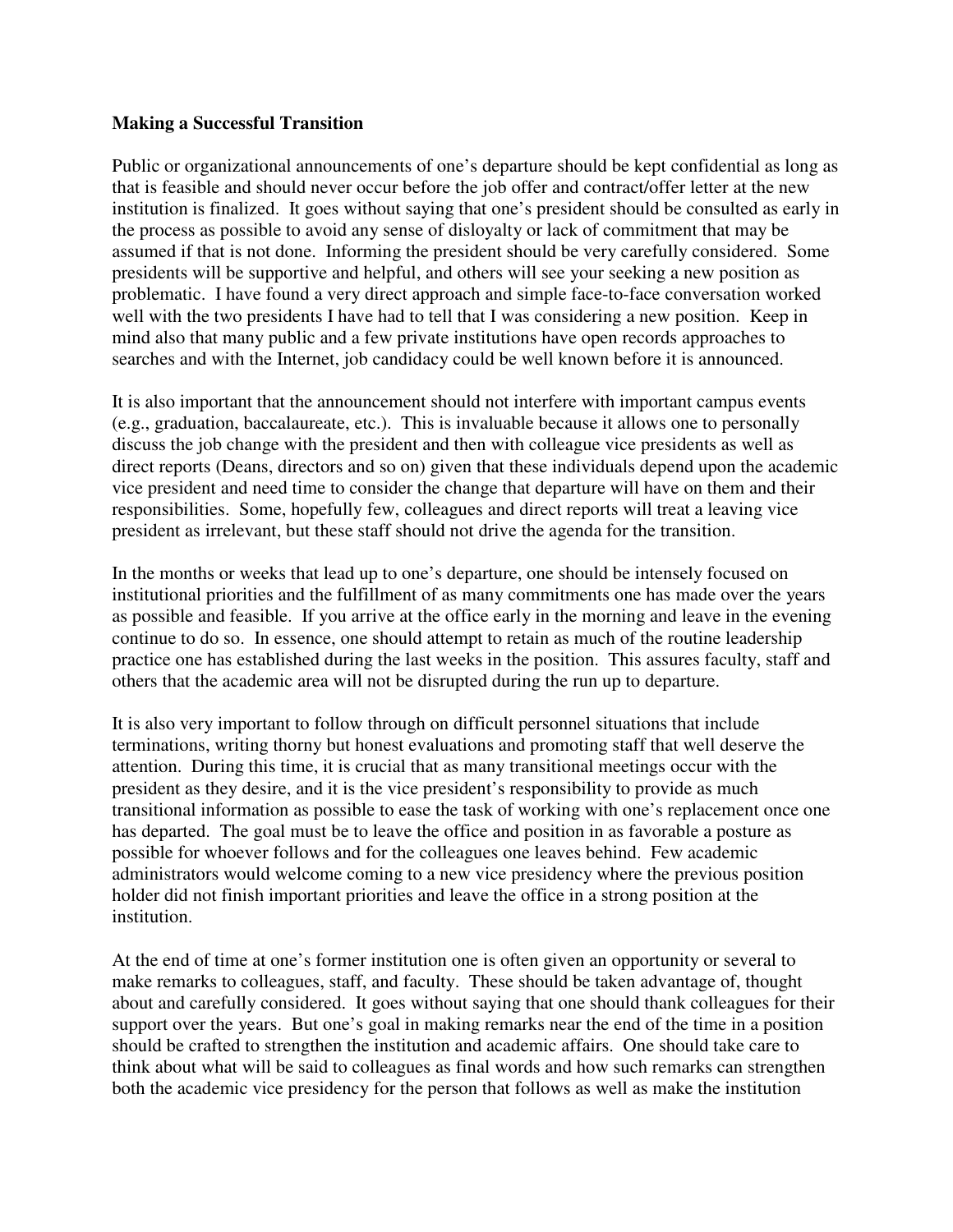stronger. It is amazing how one's credibility increases when one is about to leave an institution and that should be used to benefit the institution that one is leaving. There are three key considerations one should make in the lead up to departure: (1) focus on on-going goals; (2) the transition to a new vice president rather than dwelling on your tenure, and (3) publicly thanking the president, faculty, staff and others. There is absolutely no cost and every benefit in attempting to leave the institution strongly and to promoting its agenda and values.

Once one leaves one should recognize that faculty, staff and other direct reports and even the president may continue to ask for your time. One should count on phone calls, e-mails and other communications from former colleagues. In my case, I openly responded to all of these queries in the first few months and then began to only respond to questions that I deemed either important or those that required my input. After the first few months I rarely responded to operational questions about my former institution although I always responded cordially and positively when hearing from my former colleagues. I have, however, always fully participated in any legal actions that may have resulted at former institutions even though it was not required because these situations have the potential for large negative impacts on an institution and as a matter of integrity. I have also worked with my former presidents when they have requested my input or assistance. After one leaves an institution one is not unlike a student alum in the sense that if the institution does well and becomes stronger that enhances one's record and hence positive developments should be celebrated.

#### **Preparation for the New Position**

During the first few months after entry into a new position, newcomers are focused on mastering their jobs, developing relationships and learning about the organization as a whole, and only after these tasks are accomplished do they begin to settle into their new roles (Feldman 1976). This sentiment is no less true for academic vice presidents than it is for other academic leaders. That does not mean that one will have the luxury of completely focusing on job mastery to the detriment of actually doing the job and making decisions. It is important nonetheless to make certain that one does not loose sight of the need to continue to learn about the organization one is going to join as well as throughout the first year after taking a new position.

Upon entering a new job and organization, newcomers typically experience some degree of surprise (Miller and Jablin 1991). The surprise factor is ubiquitous in any job transition. When one interviews with a new institution they are in a "courting" mode to a large extent, giving candidates only a glimpse into their culture and in some cases protecting their institution because job seekers may remain outsiders if they are not offered or do not accept the position. While it has been my experience that one can anticipate large surprises, if one does ones' homework about a new institution, it is also likely that the true nature of the culture and organization cannot be known until one is of the institution. Be prepared for surprises and do not let them consume the transition.

Organizational socialization to one's second or third or more academic vice presidency is in some ways similar to one's first position at this level at least with respect to learning the culture and reality of the institution and position. Morrison purports that "organizational socialization is generally defined as the process whereby newcomers learn the behaviors and attitudes necessary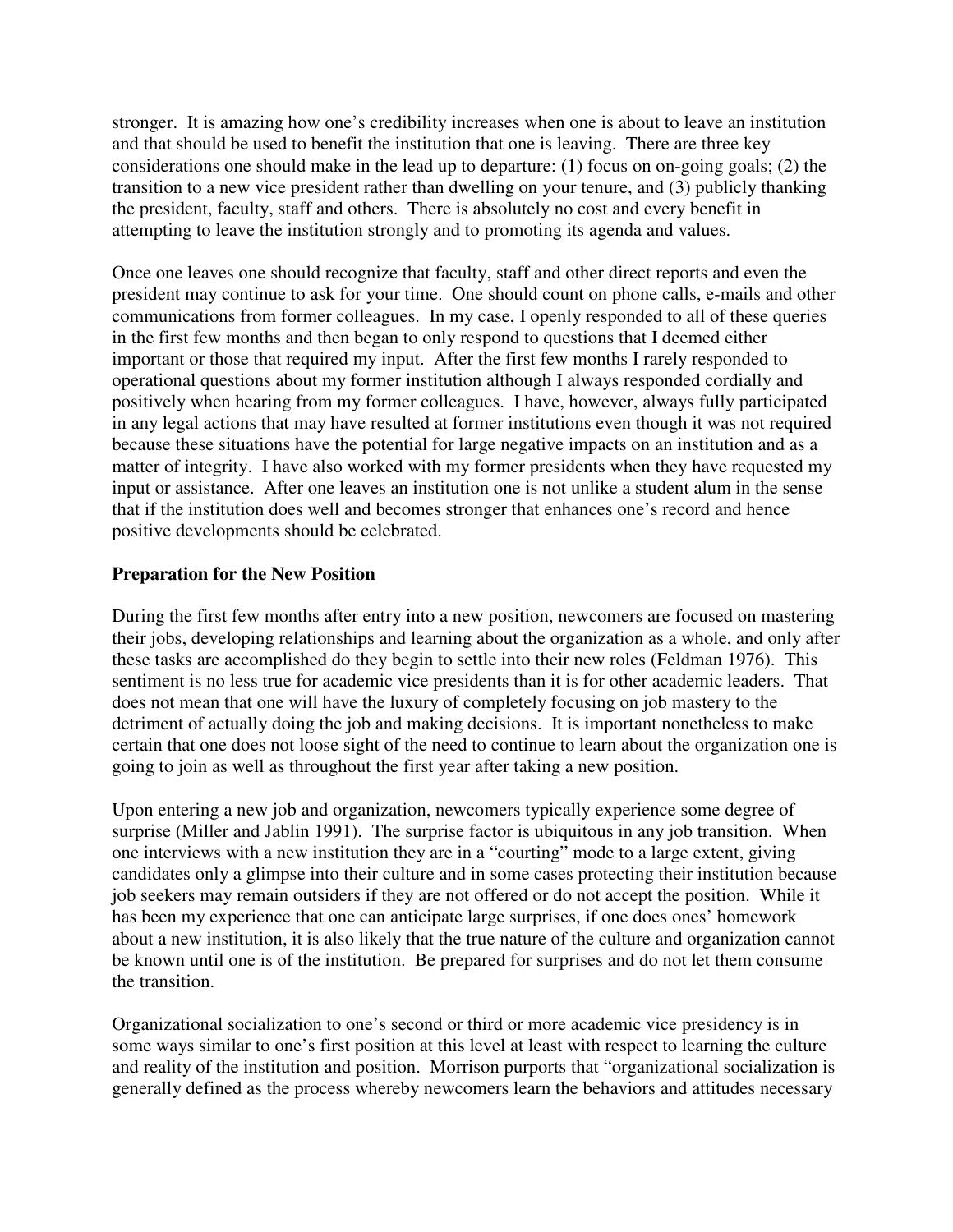for assuming roles in an organization" (Morrison 1993, 557). In the case of the academic vice president/provost, the luxury of knowing the behaviors and attitudes of the university is somewhat limited prior to arrival. The president, search firm if one was used, and colleague vice presidents can help one understand the organization prior to arrival and in the early months as can the deans and faculty leadership. One also needs to keep in mind, however, that they are part of the organizational environment and some are focused on positioning with the in-coming vice president in these early discussions or in the information they share. It is also important to have early pre-start contact with Office of Academic Affairs staff to ease some of this transition and to improve one's reading list. These individuals as well will potentially be sensitive to these requests and this can be complicated if an incumbent in the office was a candidate for the vice presidency.

Since by definition, socialization involves the processes of learning and adjustment, both of which require information, one needs to request as much information as is available prior to arrival and in the first few weeks of a new position. Relatively little is known, however, about how new comers obtain the information that they need (Morrison 1993). Information reduces uncertainty (Berger 1979) and it may make up for the fact that new job holders are not provided all the information they need to master their job. To compensate for the need for information, one should both depend upon the established meeting routine unless it is absolutely necessary to change it or if one does not exist, and listen as intently to as many of the faculty, deans and staff that one can in the first weeks and months. For example, in addition to formal meetings, I have found it very useful to have small faculty luncheons, staff breakfasts and other less formal or scheduled contacts with others.

Keep in mind that established employees may not share information, however, because they may not remember what it was like to be new to the institution and they also may be reluctant to disclose information until they know more about you as the new comer (Feldman, 1976; Moreland & Levine, 1982). The other part of the equation here is that many of your colleague vice presidents and deans may not or will not really appreciate the complexity of the job of academic vice president. They also have their concerns and power bases which are sometimes in competition with the academic area and they are likely to have gained during the time that the former vice president announced their departure or during interim leadership if that was done. While one can readily argue that most presidents understand the academic vice presidency, and especially since many have served in the position, they also sometimes forget the difficulties and subtlety inherent in the position as being one that is between faculty, student and staff demands and those of their office, other vice presidents and the larger institution.

I have also found that one can learn much about a new institution by reading vociferously about the institution, community and regional higher educational market one is entering if it is different. It is important that one read every institutional document, historical or otherwise, that one can get their hands on because such a process helps inform questions and conversations that one needs to have with colleagues, the president, faculty and those who report to the academic vice president. In addition, there is a time in the process of reading institutional reports and documents when they start sounding familiar. These documents can be obtained through one's new president, an executive assistant, associate vice president or the deans and directors as well as faculty and in some cases student organizations.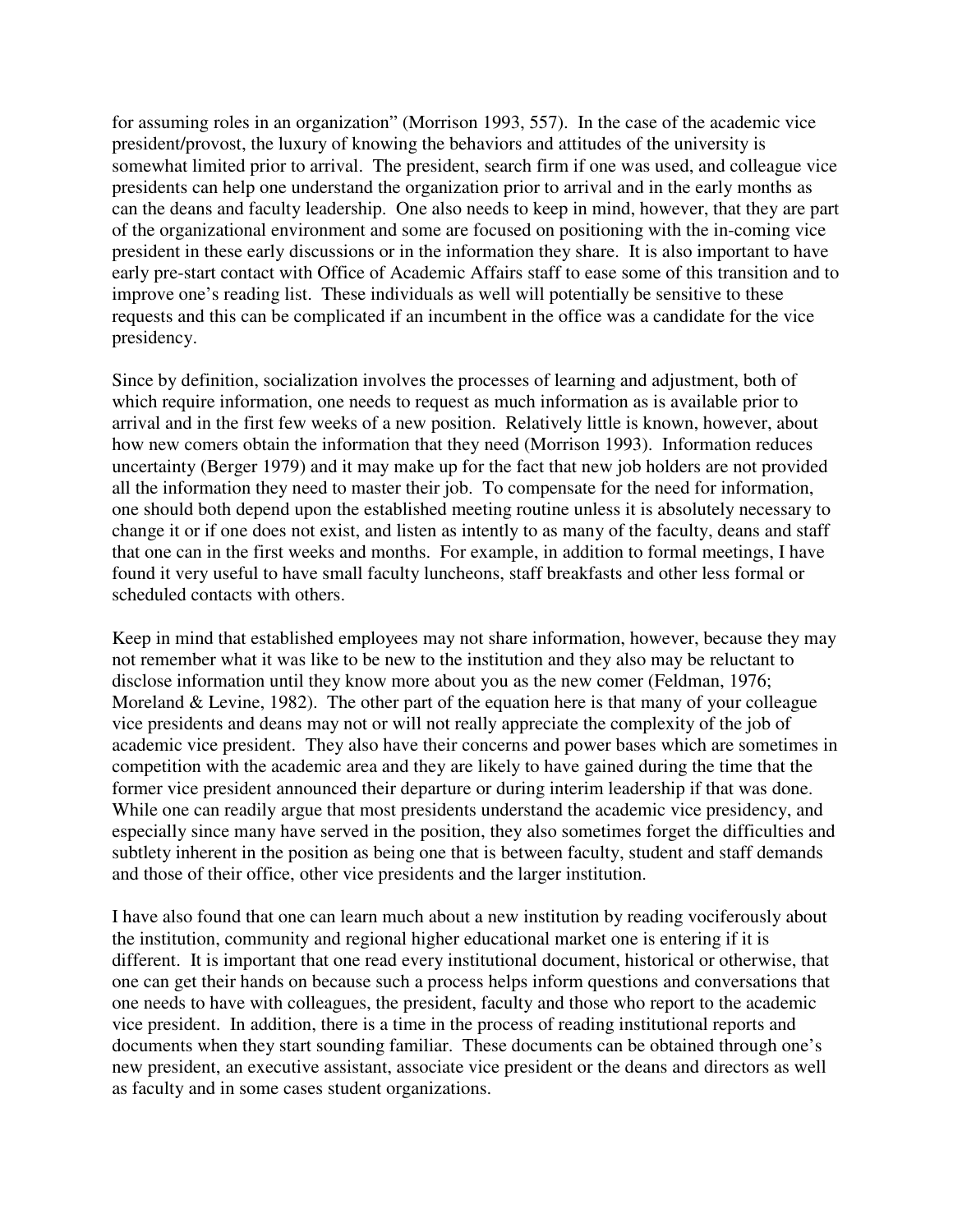More specifically, Miller and Jablin (1991) suggest several strategies that should be considered to collect information. Both before one arrives and after information can be sought through: (1) asking direct questions, (2) asking indirect questions about how things are approached or not, (3) asking third parties or colleagues outside of academic affairs, (4) testing limits or creating situations where others must respond, (5) disguising information seeking through conversations about broader topics or self-disclosures, (6) observation of the environment and the actors within the environment, and (7) surveillance or walking around the campus with particular attention to academic areas.

An additional technique that has been used with some success is a tactic know as "Garfinkeling." Garfinkeling involves the deliberate breaking of stated rules to discover both how salient the rules are and when there will be a reaction to the difference (Garfinkel 1967). This technique should be used very carefully and it behooves the academic vice president employing this approach to inform one's president about the use of Garfinkeling and to focus it on academic issues. An example of the application of Garfinkeling that I have used is to initially deny what have been routine stated rules for budget requests for entertainment and ask for justifications beyond the requirements and to take time before I finally approve those that make sense. This allows one to begin to educate staff about what is important in a larger context (e.g., entertainment for university business should link to larger purposes) and creates a context where the culture learns that you are focused on larger issues.

#### **Completing the Transition**

The process of settling into a new academic leadership position begins to happen after the first six months or so and when the Deans, directors and staff understand that you are not going to destroy the institution and that you will take the time to do the necessary homework and consultation before taking actions. Throughout the job transition it is important to focus on forward momentum for the University and especially once a level of institutional comfort has been reached. This might involve a review of strategic planning for academic areas, program review discussions or revenue modeling for each school or program if that has not been done. It is important once one is "part" of the institution that one begins to move more directly, and quickly to leading forward improvements.

In order to finish the transition to the new institution one may, as Feldman and Brett (1983) postulate, adopt one of the broad categories of coping strategies involving work habits, focusing on some responsibilities and not others, seeking social support and other assistance or even rationalizations. They found that many job changers spend longer hours on the job but that they are more adept at delegating and building a team to address their responsibilities. Whatever the approach it is important that one keep in mind that perhaps more than any other person in a college or university, the vice president for academic affairs has the opportunity to make a significant difference in the institution's development, and there are few positions which carry more rewards (Allen, 1984, p. 15). Some argue that the role should be broadened and it "... should consider the emerging role of the chief knowledge officers as a model for leadership" (Stevenson 2000). In the end academic vice presidents, provosts or academic deans are typically appointed and have been appointed for many decades to relieve the president and institution of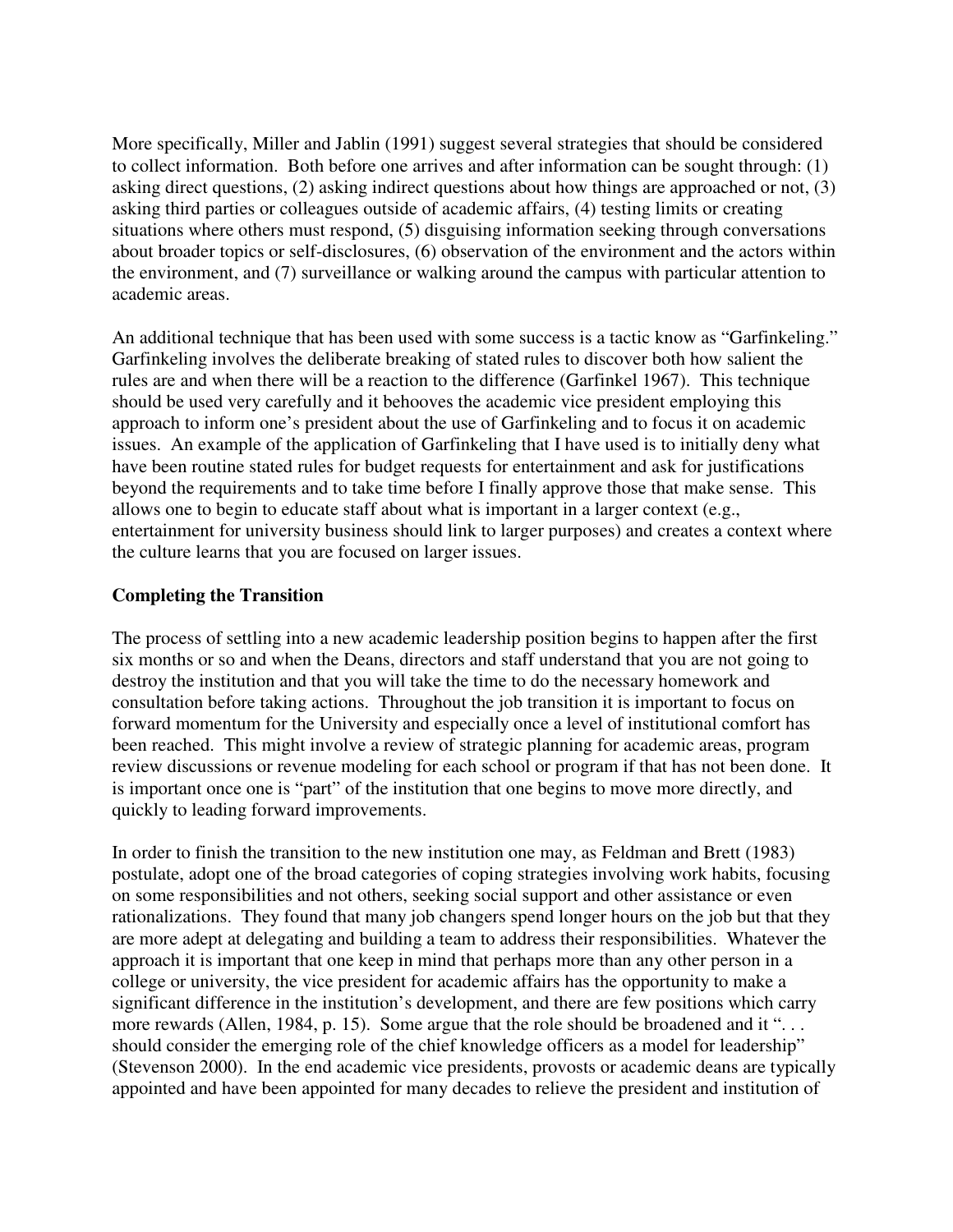the burdens of administration (Eliot, 1908). They should work to lead their institution from the first day to the last and through the end of their career and at each institution they serve throughout their careers. Academic leaders are generally thoughtful people who are able to take a broad view of their institutions. This article suggests that that view should be inclusive of transitions and throughout the last and first weeks and months.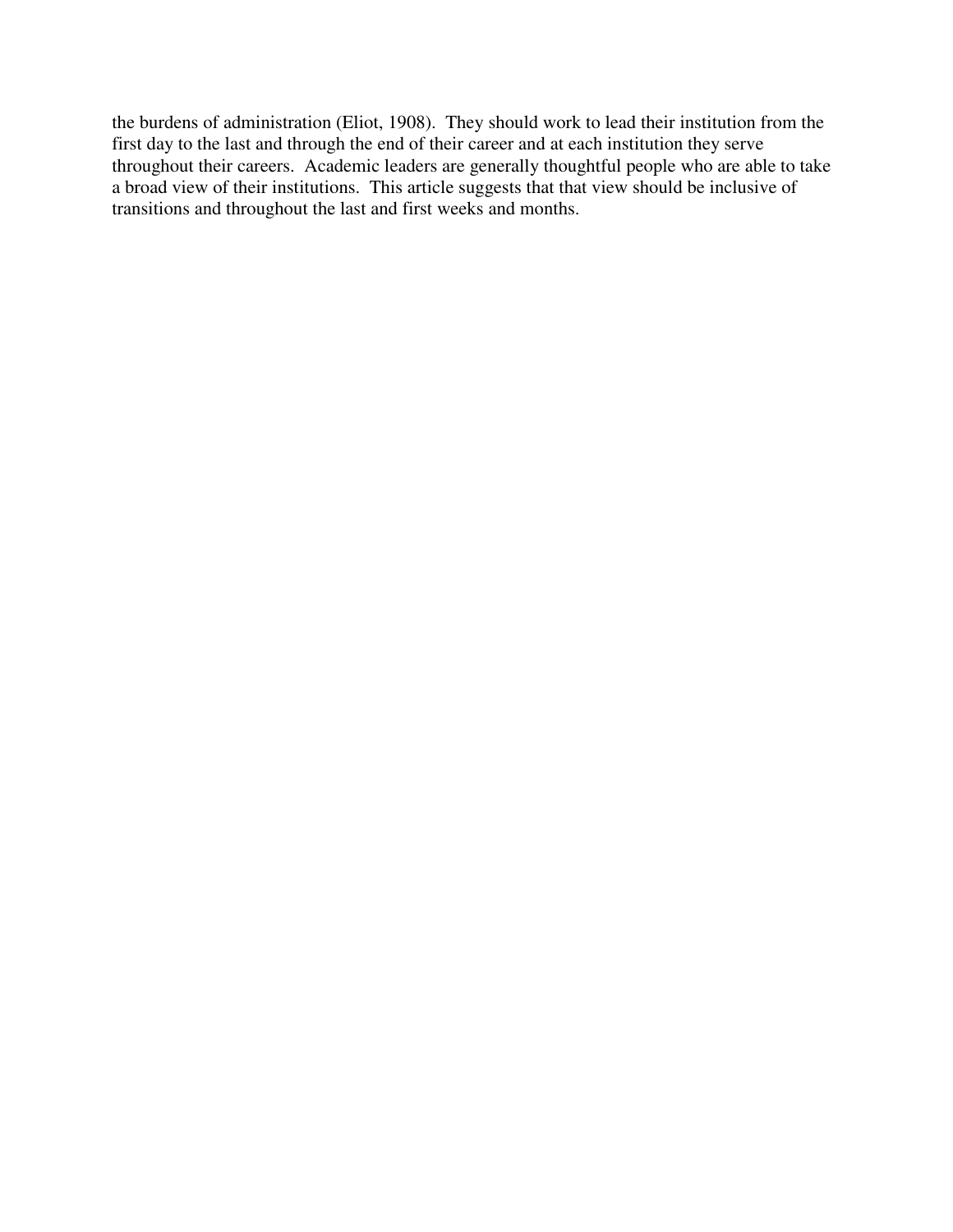#### **References**

Allen, L. H. 1984. On being a vice president for academic affairs. *Journal of the National Association for Women Deans, Administrators and Counselors* 47: 8-15.

Arden, E. 1997. Is there life after administration? *Academe* 83: 30-32.

Berger, C.R. 1979. Beyond initial understanding: Uncertainty, understanding, and the development of interpersonal relationships. In H. Giles and R.N. St Clair (Eds.). *Language and Social Psychology*: 122-144. Oxford: Basil Blackwell.

Broscio, M., and J. Scherer. 2003. Managing job transitions; Thirteen questions for a successful search. *Journal of Healthcare Management* 48 (September/October): 287-291.

Campion, M.A., and C.L. McClelland. 1991. Interdisciplinary examination of the costs and benefits of enlarged jobs: A job design quasi experiment. *Journal of Applied Psychology* 76: 186-198.

Carroll, J.B. 1991. Career paths of department chairs: A national perspective. *Research in Higher Education* 32: 669-688.

Cejda, B.D., C.B. McKenney, and C.W. Fuller. 2001. Leaving office: Position changes of chief academic officers. *Community College Journal of Research and Practice* 25: 137-146.

Cordery, J., P. Stevastos, W. Mueller, and S. Parker. 1993. Correlates of employee attitudes toward functional flexibility. *Human Relations* 46: 705-723.

Dowdall, J., and G. Dowdall. 2005. Crossing over to the dark side. *The Chronicle of Higher Education*, http:/www.chronicle.com (accessed November 11, 2005).

Eliot, C.W. 1908. *University administration*. Boston: Houghton Mifflin

Feldman, D.C. 1976. A contingency theory of socialization. *Administrative Science Quarterly* 21: 433-452.

Feldman, D.C., and J.M. Brett. 1983. Coping with new jobs: A comparative study of new hires and job changers. *Academy of Management Journal* 26: 258-272

Garfinkel, H. 1967. *Studies in ethnomethodology*. Englewood Cliffs, New Jersey: Prentice Hall.

Martin, J., J.E. Samels, & Associates. 1997. *First among equals: The role of the chief academic officer*. Baltimore: the Johns Hopkins University Press.

Miller, V.D., and F.M. Jablin. 1991. Information seeking during organizational entry: influences, tactics, and a model of the process. *Academy of Management Review* 16: 92-120.